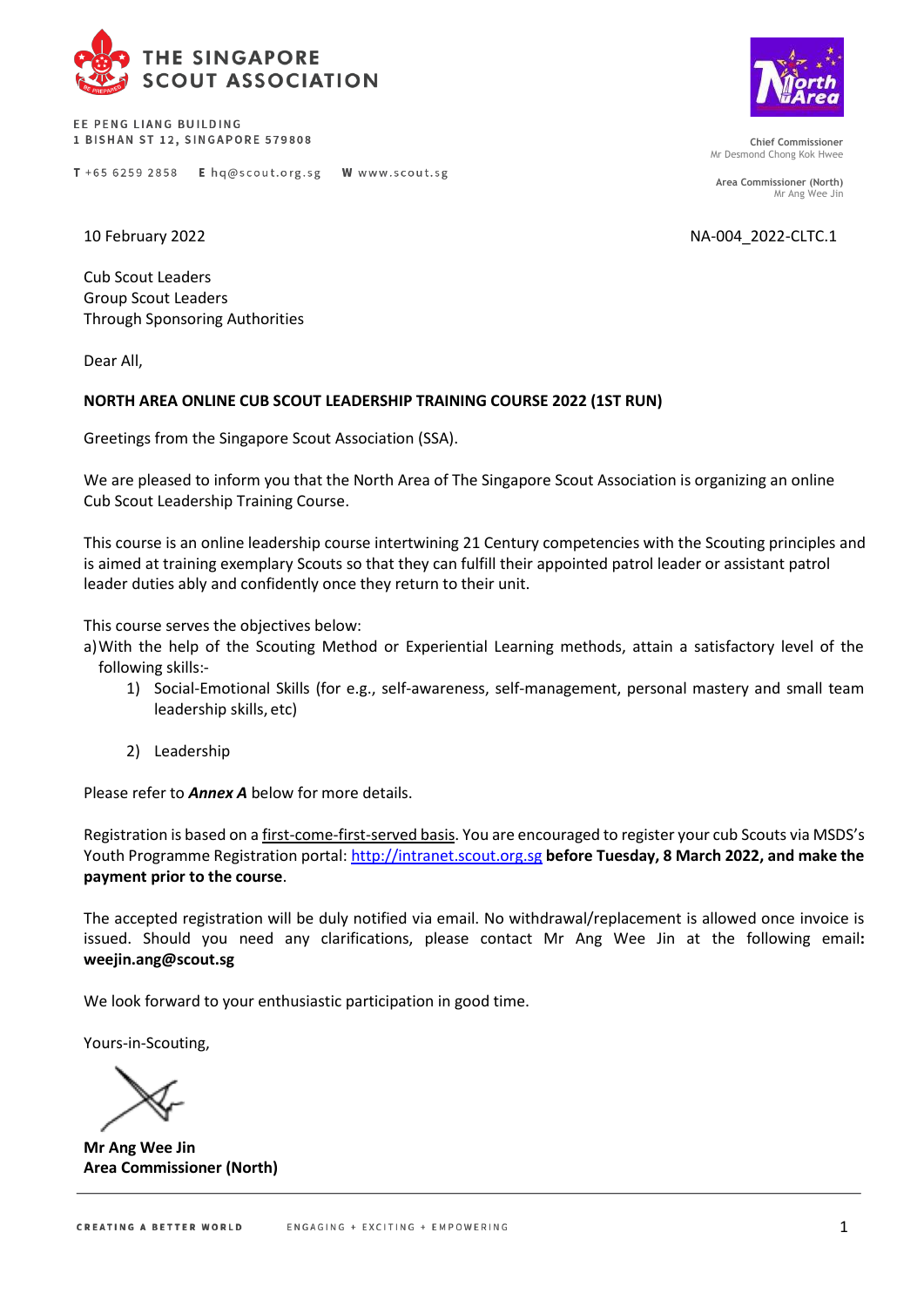

EE PENG LIANG BUILDING 1 BISHAN ST 12, SINGAPORE 579808

T +65 6259 2858 E hq@scout.org.sg W www.scout.sg



**Chief Commissioner** Mr Desmond Chong Kok Hwee

**Area Commissioner (North)** Mr Ang Wee Jin

## *Annex A*

| Dates and Time:                   | Part 1 SLS (Student Learning Space) Modules<br>8 March to 20 March 2022                                                                                                                                                                                                |  |  |  |
|-----------------------------------|------------------------------------------------------------------------------------------------------------------------------------------------------------------------------------------------------------------------------------------------------------------------|--|--|--|
|                                   | Part 2 Online Zoom Activity<br>14 March 2022 - 0900 - 1200 hrs<br>15 March 2022 - 0900 - 1100 hrs                                                                                                                                                                      |  |  |  |
| Instructions:                     | The Part 1 Course package will be issued online via SLS (Student Learning<br>Space) or any other means suitable. Participants are required to<br>complete it within the time frame as stipulated above.                                                                |  |  |  |
|                                   | Total course duration is estimated to take up to 2.5 hours in total.                                                                                                                                                                                                   |  |  |  |
|                                   | For the Part 2 Online Zoom Activity, the Zoom link will be sent on<br>8 March 2022 via SLS once the registration is confirmed.                                                                                                                                         |  |  |  |
| Maximum Intake:                   | 100                                                                                                                                                                                                                                                                    |  |  |  |
| Eligibility:                      | Registered Cub Scouts (Priority given to P6 pupils)                                                                                                                                                                                                                    |  |  |  |
| Fees:                             | <s\$16.05> (Fee indicated is inclusive of GST)<br/>Includes course materials, t-shirts (sizes to be filled in with attached<br/>document before commencement of the course), certificates and badges<br/>(collection details to be issued after the course)</s\$16.05> |  |  |  |
| <b>Registration Closing Date:</b> | 8 March 2022 @ 2359hrs                                                                                                                                                                                                                                                 |  |  |  |
|                                   | For Cubs - Scout Unit Leader to register via MSDS's Youth Programme<br>Registration portal: http://intranet.scout.org.sg.                                                                                                                                              |  |  |  |

**For Cub Scout Leader** - No registration is required.

The *accepted registration*<sup>1</sup> notification **will be made via email. Please notify the organizers if you have done the registration but no notification was received. Full payment** is to be made before the commencement of the course.

<sup>1</sup>*Terms and Conditions:*

*<sup>1.</sup> No refund will be made upon the confirmation of accepted registration unless due to unforeseen circumstances with valid*  documentary proof of absence. Any withdrawal made after which, a penalty charge may apply. Amount of refund/withdrawal will *be at The Singapore Scout Association'sdiscretion.*

*<sup>2.</sup> The Singapore Scout Association reserves the right to cancel/postpone/reject applicants due to unforeseen circumstances. Any amount of refund may then be executed, if any, by The Singapore Scout Association, after the deduction of whatever expenditure that may have been incurred by the organisers.*